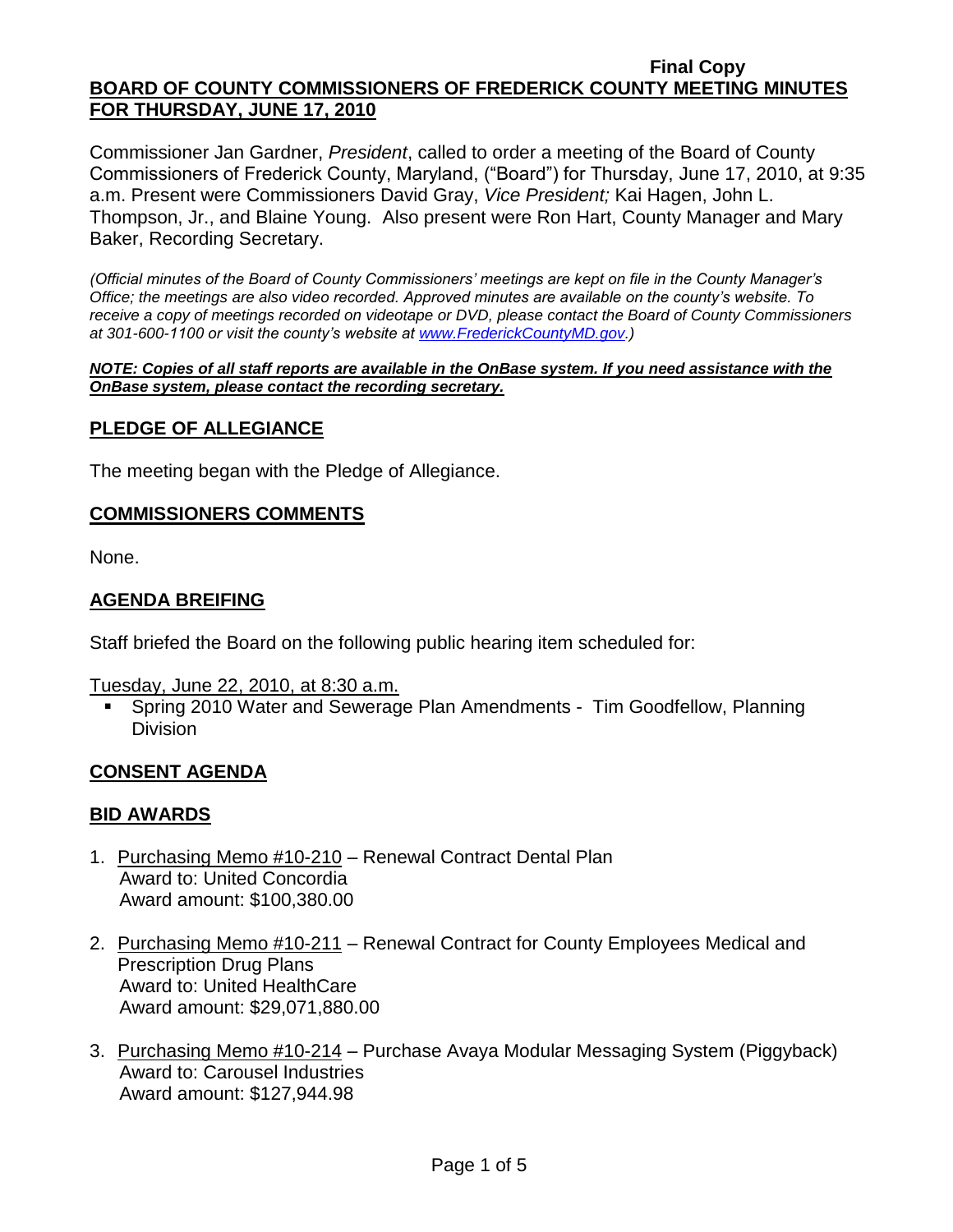- 4. Purchasing Memo #10-216 Purchase and Installation of Classroom and Office Furniture for the Public Safety Training Facilities Building (Piggyback) Award to: BK Office Supply, Inc. Award amount: \$506,660.55
- 5. Purchasing Memo #10-217 Bid #07-11, Mowing Turf Surfaces Award to: Various vendors Award amount: \$179,432.00

## **BUDGET TRANSFERS**

- 1. #BT-10-183, Accounting, Finance Division
- 2. #BT-10-184, Family Partnership, Citizens Services Division
- 3. #BT-10-185, Family Partnership, Citizens Services Division
- 4. #BT-10-186, Transit Services Division

# **EASEMENTS**

- 1. Ballenger Creek Park Declaration to Establish and Retain Easement Sue Barthol, Public Works Division
- 2. Conservation Reserve Enhancement Program (CREP) Easement Tim Blaser, Planning Division

# **GRANTS**

- 1. Administrative Office of the Courts Security Funding and Memorandum of Understanding Barbara Domer, Circuit Court
- 2. FFY 2010 Justice Assistance Grant (JAG) Interlocal Agreement Between The City of Frederick and County of Frederick - Marty Gallagher, Sheriff's Office

Commissioner Thompson requested to split the motion to vote on Purchasing Memo #10-216 separately.

Commissioner Gray moved approval of the consent agenda as presented with the exception of Purchasing Memo #10-216. Commissioner Hagen seconded the motion that passed 5-0.

Commissioner Gray moved approval of Purchasing Memo #10-216 as presented. Commissioner Hagen seconded the motion that passed 3-2 with Commissioners Thompson and Young opposed.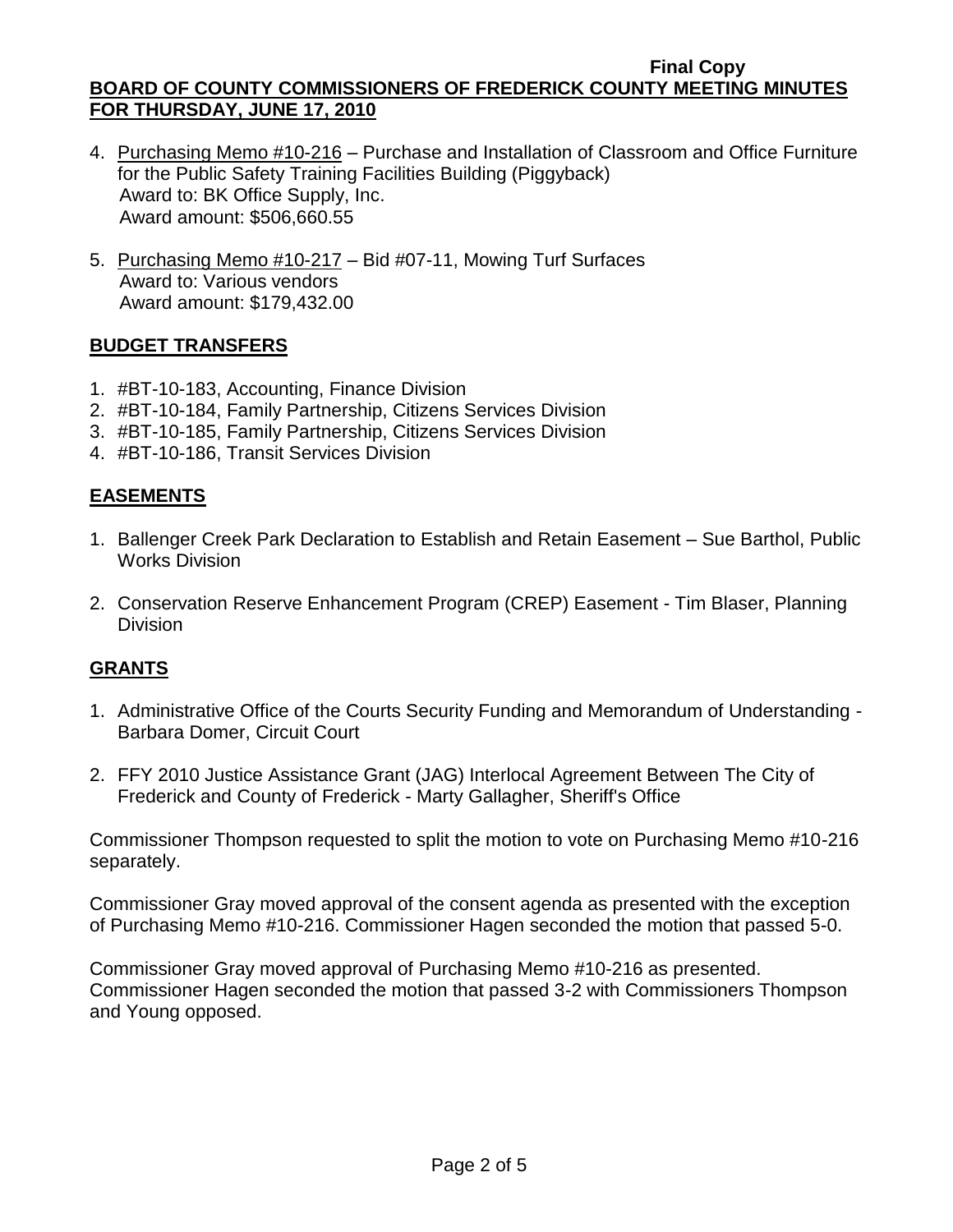### **ADMINISTRATIVE BUSINESS**

## **Bid Award - Purchasing Memo #10-215, Purchase of 800MHz Portable Radios for the City of Frederick and Budget Transfer – Hal Good, Finance Division**

Mr. Good and Jack Markey, Emergency Management Division, presented the proposed purchasing memo.

(Commissioner Thompson left the meeting.)

Commissioner Young moved approval of Purchasing Memo #10-215 as presented. Commissioner Gray seconded the motion that passed 4-0 with Commissioner Thompson absent.

(Commissioner Thompson re-entered the meeting.)

## **Bid Award - Purchasing Memo #10-222, Contract with the Scott Key Center, Inc. for Custodial Services (Sole Source) – Hal Good, Finance Division**

Mr. Good presented the proposed purchasing memo.

Commissioner Hagen moved approval of Purchasing Memo #10-222 as presented. Commissioner Young seconded the motion that passed 5-0.

## **Bid Award - Purchasing Memo #10-223, Change Order to Include Fire Alarm System – Independent Hose Company – Hal Good, Finance Division**

Mr. Good presented the proposed purchasing memo.

Commissioner Hagen moved approval of Purchasing Memo #10-223 as presented. Commissioner Gray seconded the motion that passed 5-0.

## **Adoption of the Frederick County Board of Education FY 2011 Operating and Capital Budgets - Hal Keller, Frederick County Public Schools**

Mr. Keller, Dr. Linda Burgee, Frederick County Public Schools (FCPS), and Kathryn Groth, Frederick County Board of Education (BOE), presented the FY 2011 BOE operating and capital budgets.

Commissioner Young moved to table this item until Tuesday, June 29, 2010. Commissioner Gray seconded the motion that passed 5-0.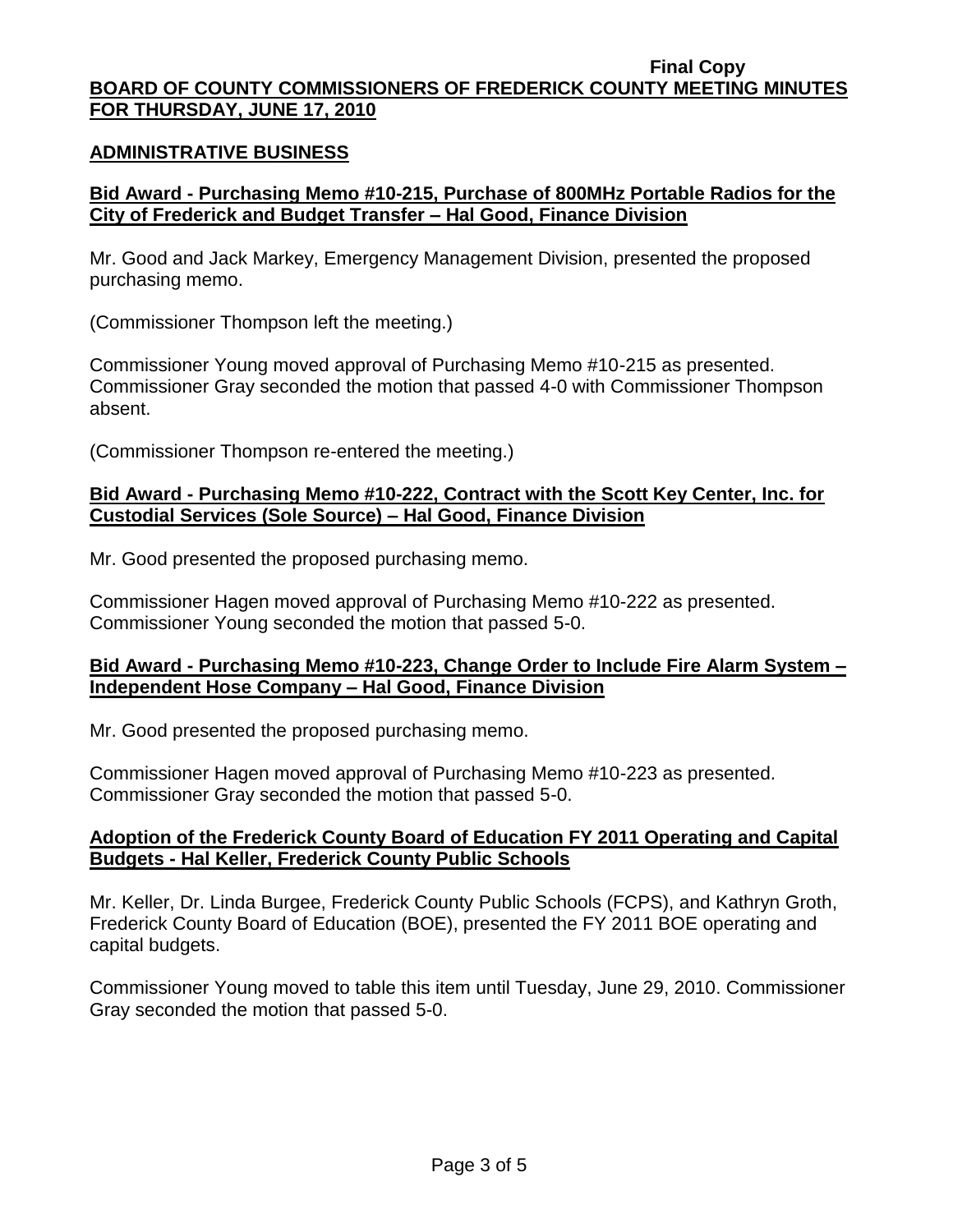**Final Copy BOARD OF COUNTY COMMISSIONERS OF FREDERICK COUNTY MEETING MINUTES** 

# **FOR THURSDAY, JUNE 17, 2010**

## **Adoption of Iran/Sudan Divestiture Ordinance - John Mathias, Office of the County Attorney**

Mr. Mathias presented the proposed ordinance.

Commissioner Gray moved approval of the proposed ordinance to become effective July 1, 2010. Commissioner Young seconded the motion that passed 5-0.

(A copy of the approved/adopted ordinance can be obtained in the County Manager's Office or from the county's website, [www.FrederickCountyMD.gov\)](file://NT1S5/BOCC/BOCC/BOCC%20Minutes/Mary)

### **Agriculture Preservation - Installment Purchase Agreement - Bear Gardens, Limited Partnership - Tim Blaser, Planning Division and Jim Cumbie, Esquire, Venable LLP (County Bond Counsel)**

Commissioner Thompson recused himself from this topic.

Mr. Blaser and Mr. Cumbie presented the proposed agreement and resolution.

Commissioner Hagen moved approval of the proposed agreement and resolution as presented. Commissioner Gray seconded the motion that passed 4-0 with Commissioner Thompson recused.

(A copy of the approved/adopted resolution can be obtained in the County Manager's Office or from the county's website, [www.FrederickCountyMD.gov\)](file://NT1S5/BOCC/BOCC/BOCC%20Minutes/Mary)

## **Change to Transportation Services Advisory Council (TSAC) Bylaws – Nancy Norris, Transportation Services Division and Rick Stup, TSAC**

Ms. Norris and Mr. Stup presented the proposed changes to the bylaws.

Commissioner Gray moved approval of the proposed changes to the bylaws as presented. Commissioner Hagen seconded the motion that passed 4-0 with Commissioner Young abstaining.

### **Stream Buffer Requirements for Agricultural Leases on County Parkland – Tim Goodfellow, Planning Division**

Mr. Goodfellow presented the requirements.

Paul Dial and Earl Eyler, Parks and Recreation Division, also presented information specific to certain parkland properties.

Commissioner Hagen moved approval of the requirements as presented. Commissioner Young seconded the motion that passed 5-0.